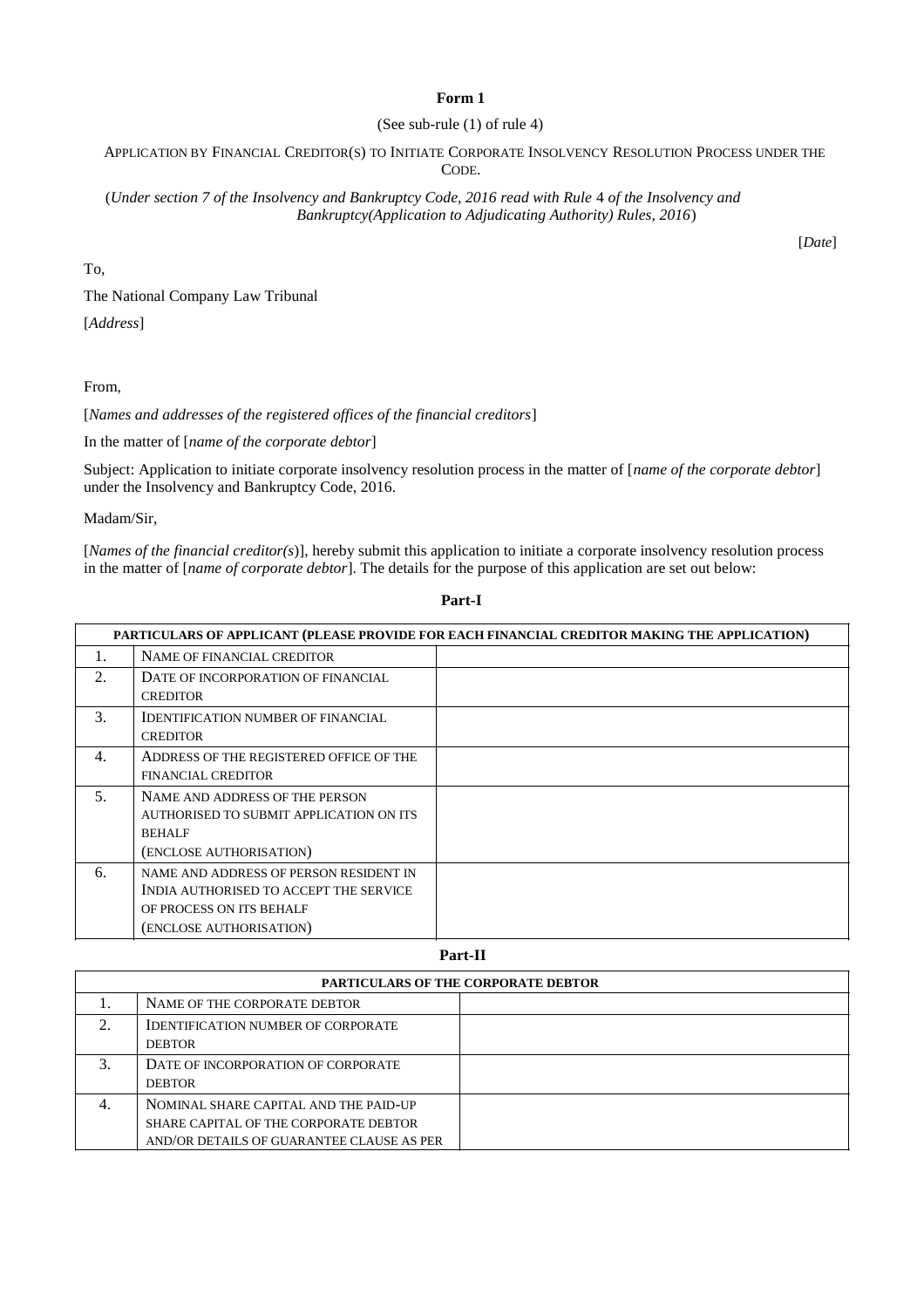| MEMORANDUM OF ASSOCIATION (AS<br>APPLICABLE)                       |  |
|--------------------------------------------------------------------|--|
| ADDRESS OF THE REGISTERED OFFICE OF THE<br><b>CORPORATE DEBTOR</b> |  |

# **Part-III**

| <b>PARTICULARS OF THE PROPOSED INTERIM RESOLUTION PROFESSIONAL</b> |                                        |  |
|--------------------------------------------------------------------|----------------------------------------|--|
|                                                                    | NAME, ADDRESS, EMAIL ADDRESS AND THE   |  |
|                                                                    | REGISTRATION NUMBER OF THE PROPOSED    |  |
|                                                                    | <b>INTERIM RESOLUTION PROFESSIONAL</b> |  |

## **Part - IV**

| <b>PARTICULARS OF FINANCIAL DEBT</b> |                                         |  |
|--------------------------------------|-----------------------------------------|--|
|                                      | TOTAL AMOUNT OF DEBT GRANTED            |  |
|                                      | DATE(S) OF DISBURSEMENT                 |  |
|                                      | AMOUNT CLAIMED TO BE IN DEFAULT AND THE |  |
|                                      | DATE ON WHICH THE DEFAULT OCCURRED      |  |
|                                      | (ATTACH THE WORKINGS FOR COMPUTATION OF |  |
|                                      | AMOUNT AND DAYS OF DEFAULT IN TABULAR   |  |
|                                      | FORM)                                   |  |

#### **Part-V**

|    | PARTICULARS OF FINANCIAL DEBT [DOCUMENTS, RECORDS AND EVIDENCE OF DEFAULT]                        |
|----|---------------------------------------------------------------------------------------------------|
| 1. | PARTICULARS OF SECURITY HELD, IF ANY, THE DATE OF ITS CREATION, ITS ESTIMATED VALUE AS PER THE    |
|    | CREDITOR.                                                                                         |
|    | ATTACH A COPY OF A CERTIFICATE OF REGISTRATION OF CHARGE ISSUED BY THE REGISTRAR OF COMPANIES (IF |
|    | THE CORPORATE DEBTOR IS A COMPANY)                                                                |
| 2. | PARTICULARS OF AN ORDER OF A COURT, TRIBUNAL OR ARBITRAL PANEL ADJUDICATING ON THE DEFAULT, IF    |
|    | <b>ANY</b>                                                                                        |
|    | (ATTACH A COPY OF THE ORDER)                                                                      |
| 3. | RECORD OF DEFAULT WITH THE INFORMATION UTILITY, IF ANY                                            |
|    | (ATTACH A COPY OF SUCH RECORD)                                                                    |
| 4. | DETAILS OF SUCCESSION CERTIFICATE, OR PROBATE OF A WILL, OR LETTER OF ADMINISTRATION, OR COURT    |
|    | DECREE (AS MAY BE APPLICABLE), UNDER THE INDIAN SUCCESSION ACT, 1925 (10 OF 1925)                 |
|    | (ATTACH A COPY)                                                                                   |
| 5. | THE LATEST AND COMPLETE COPY OF THE FINANCIAL CONTRACT REFLECTING ALL AMENDMENTS AND WAIVERS      |
|    | <b>TO DATE</b>                                                                                    |
|    | (ATTACH A COPY)                                                                                   |
| 6. | A RECORD OF DEFAULT AS AVAILABLE WITH ANY CREDIT INFORMATION COMPANY                              |
|    | (ATTACH A COPY)                                                                                   |
| 7. | COPIES OF ENTRIES IN A BANKERS BOOK IN ACCORDANCE WITH THE BANKERS BOOKS EVIDENCE ACT, 1891 (18   |
|    | OF 1891)                                                                                          |
|    | (ATTACH A COPY)                                                                                   |
| 8. | LIST OF OTHER DOCUMENTS ATTACHED TO THIS APPLICATION IN ORDER TO PROVE THE EXISTENCE OF FINANCIAL |
|    | DEBT. THE AMOUNT AND DATE OF DEFAULT                                                              |
|    |                                                                                                   |

I, hereby certify that, to the best of my knowledge, [*name of proposed insolvency professional*], is fully qualified and permitted to act as an insolvency professional in accordance with the Insolvency and Bankruptcy Code, 2016 and the associated rules and regulations.

[*Name of the financial creditor*] has paid the requisite fee for this application through [*state means of payment*] on [*date*].

Yours sincerely,